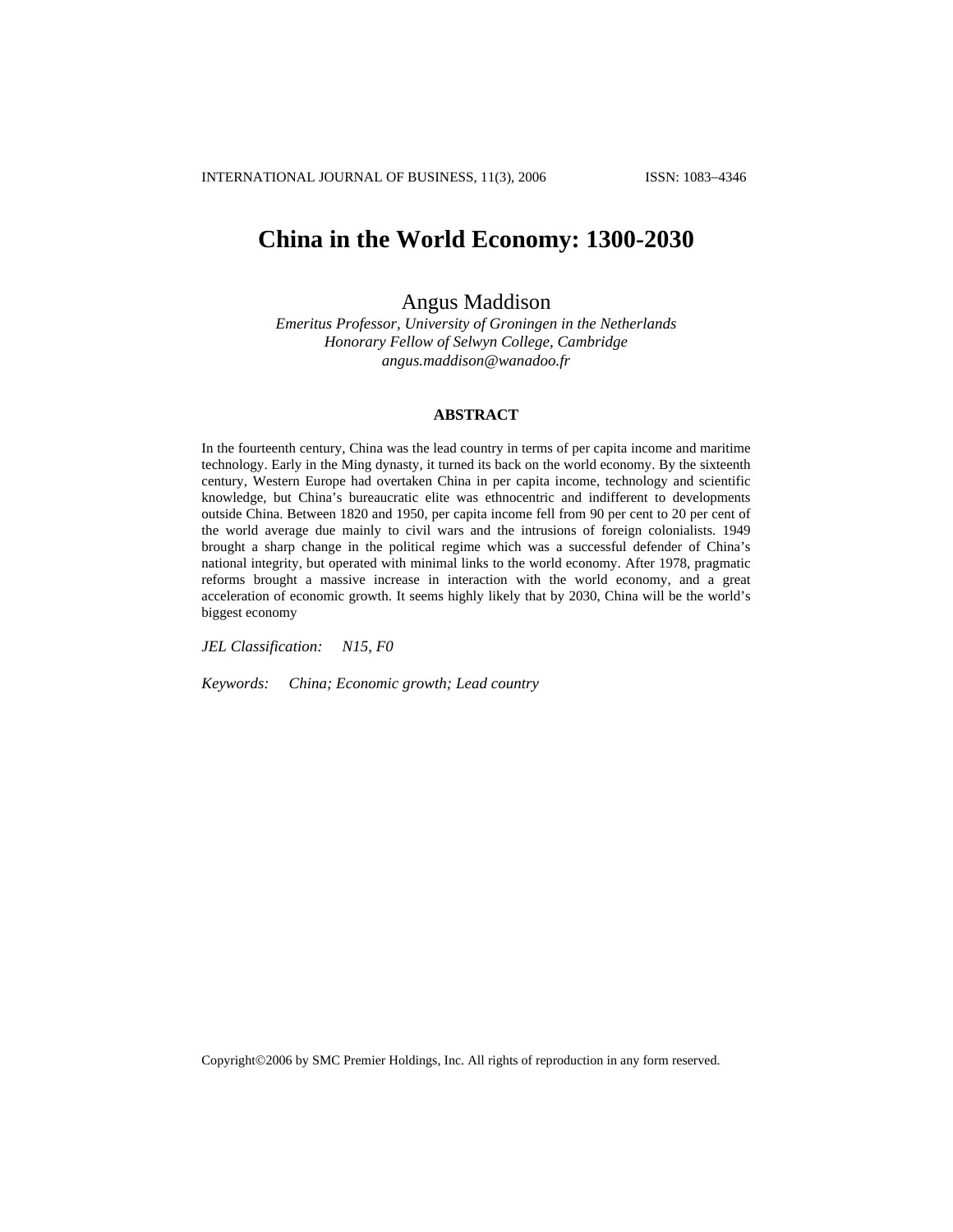#### **I. CHARACTERISTICS OF TRADITIONAL CHINA**

In world perspective China's performance has been exceptional. In 1300, it was the world's leading economy in terms of per capita income. It outperformed Europe in levels of technology, the intensity with which it used its natural resources, and capacity for administering a huge territorial empire. By 1500, western Europe had overtaken China in per capita real income, technological and scientific capacity. From the 1840s to the middle of the twentieth century, China's performance actually declined in a world where economic progress elsewhere was very substantial. In the past quartercentury, China has had a rapid growth trajectory-a process of catch-up which seems likely to continue well into the present century. By 2030 Chinese per capita income will probably be above the world average, and it will again be the world's biggest economy as it was from 1300 to 1890.

China was a pioneer in bureaucratic governance. In the tenth century, it was already administered by professionally trained public servants, recruited by examination on a meritocratic basis. The bureaucracy, schooled in the Confucian classics, was the main instrument for imposing social and political order in a unitary state over a huge area. It had no challenge from a landed aristocracy, an established church, a judiciary, dissident intellectuals, or an urban bourgeoisie, and only rarely from the military. They used a written language common to all of China, and the official Confucian ideology was deeply ingrained. This system was relatively efficient and cheap to operate compared with the multilayered structure of governance in pre– modern Europe and Japan. In Tokugawa Japan, the shogunal, daimyo and samurai households were about 6.5 per cent of the population compared with 2 per cent for the bureaucracy, military and gentry in China. Fiscal levies accounted for 5 per cent of GDP in China compared with 25 per cent in Japan, though the Chinese gentry also had rental incomes and the bureaucracy had substantial income from non-fiscal exactions

In the West, recruitment of professionally trained public servants on a meritocratic basis was initiated by Napoleon, a millennium later, but European bureaucrats never had the social status and power of the Chinese literati. Within each European country power was fragmented between a much greater variety of countervailing forces. Europe had a system of nation-states in close propinquity. They were outward looking, had significant trading relations and relatively easy intellectual interchange. This benign fragmentation stimulated competition and innovation to a degree not possible in China.

The economic impact of the Chinese bureaucracy was very positive for agriculture. Like the Physiocrats, they thought it was the key sector from which they could squeeze a surplus in the form of taxes and compulsory levies. They nurtured it with hydraulic works. Thanks to the precocious development of printing (500 years before Europe) they were able to diffuse best-practice techniques by widespread distribution of illustrated agricultural handbooks. They settled farmers in promising new regions. They developed a public granary system to mitigate famines. They fostered innovation by introducing early ripening seeds which eventually permitted double or triple cropping. They promoted the introduction of new crops-tea in the Tang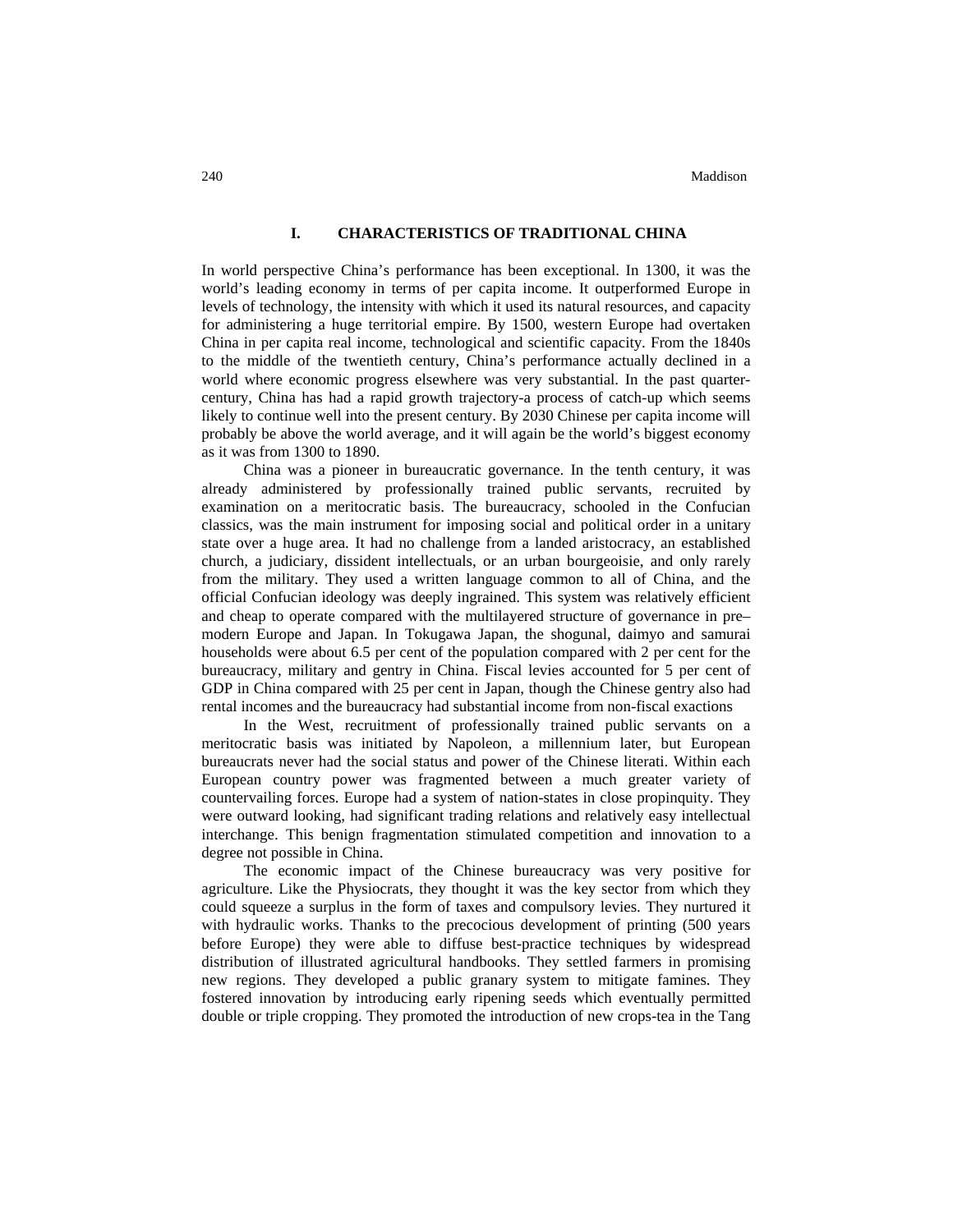dynasty, cotton in the Sung, sorghum in the Yuan, new world crops such as maize, potatoes, sweet potatoes, peanuts and tobacco in the Ming.

Land shortage was compensated by intensive use of labour, irrigation and natural fertilisers. Land was under continuous cultivation, without fallow. The need for fodder crops and grazing land was minimal. Livestock was concentrated on scavengers (pigs and poultry). Beef, milk and wool consumption were rare. The protein supply was augmented by widespread practice of small scale aquaculture. Higher land productivity permitted denser settlement, reduced the cost of transport, raised the proportion of farm output which could be marketed, released labour for rural handicraft activity, particularly the spinning and weaving of cotton, which provided more comfortable, more easily washable, and healthier clothing.

Between the eighth and the thirteenth centuries there was a major shift in the centre of gravity of the economy. In the eighth century three-quarters of the population lived in North China, where the main crops were wheat and millet. By the end of the thirteenth, three-quarters lived south of the Yangtse. This area had been swampy and lightly-settled, but with irrigation and early ripening seeds, it provided an ideal opportunity for massive development of rice cultivation, and an increase in per capita income by a third. Thereafter, from the thirteenth to the beginning of the nineteenth century, China was able to accommodate a fourfold increase in population whilst maintaining average per capita income more or less stable. Its capacity for extensive growth was most clearly demonstrated in the eighteenth century. Its GDP grew faster than that of western Europe from 1700 to 1820, even though European per capita income grew by a fifth.

Outside agriculture the bureaucratic system had negative effects. The bureaucracy and the associated gentry were quintessential rent-seekers. They prevented the emergence of an independent commercial and industrial bourgeoisie on the European pattern. Entrepreneurial activity was insecure in a framework where legal protection for private activity was exiguous. Any activity that promised to be lucrative was subject to bureaucratic squeeze. Larger undertakings were limited to state or publicly licensed monopolies.

The most striking example of the adverse effect of bureaucratic regulation was the virtual closure of China to international trade early in the fifteenth century, and the subsequent disappearance of its sophisticated shipbuilding industry.

The Sung dynasty (960-1279) had fostered the growth of ports and foreign trade and created China's first navy. The Yuan dynasty (1279-1368) enlarged shipbuilding for grain transport to Peking, for maritime commerce with Asia and for naval operations. They reopened overland commerce to Europe and the Middle East on the silk route. In the early years of the Ming dynasty (1368-1644), China embarked on a series of naval expeditions which penetrated very far into the "Western Oceans". They were commanded by Admiral Cheng-ho, a eunuch who was a close associate of the Yung-lo emperor. The idea was to develop and create tributary relationships but private trade was prohibited. The navy had 2,700 patrol vessels and combat ships, 400 large warships, 400 grain transport freighters, and nearly 300 very large "treasure-ships" for expeditions to the Western Oceans. The latter were five times as big as any of the ships of Vasco da Gama, the Portuguese admiral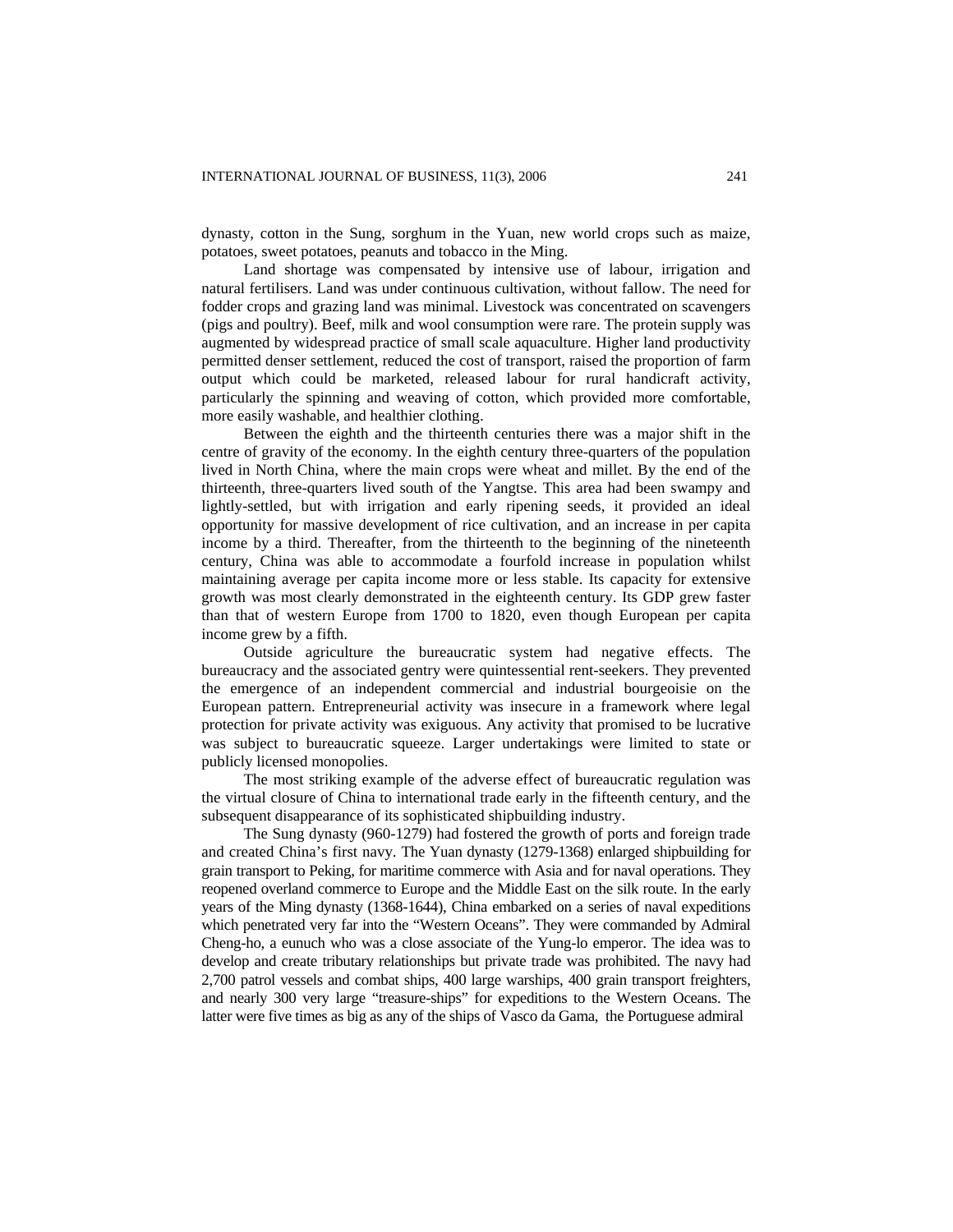|                        | (million 1990 international \$) |         |         |           |            |  |
|------------------------|---------------------------------|---------|---------|-----------|------------|--|
|                        | 1500                            | 1700    | 1820    | 1950      | 2003       |  |
| China                  | 61,800                          | 82,800  | 228,600 | 239,903   | 5,659,200  |  |
| Japan                  | 7,700                           | 15,390  | 20,739  | 160,966   | 2,699,261  |  |
| India                  | 60,500                          | 90,750  | 111,417 | 222,222   | 2,267,136  |  |
| Bangladesh & Pakistan  |                                 |         |         | 49,994    | 430,704    |  |
| Indonesia              | 6,046                           | 7,598   | 10,970  | 66,358    | 762,545    |  |
| South Korea            | 3,282                           | 5,005   | 5,637   | 16,045    | 758,415    |  |
| North Korea            | 1,518                           | 2,315   | 2,607   | 7,293     | 25,310     |  |
| Other East Asia        | 10,142                          | 13,721  | 17,450  | 114,673   | 1,619,288  |  |
| <b>Total East Asia</b> | 150,822                         | 217,380 | 397,420 | 877,454   | 14,257,432 |  |
| Arabia                 | 2,475                           | 2,475   | 2,861   | 19,583    | 352,894    |  |
| Iran                   | 2,400                           | 3,000   | 3,857   | 28,128    | 349,873    |  |
| Iraq                   | 550                             | 550     | 643     | 7,041     | 25,256     |  |
| Turkey                 | 3,780                           | 5,040   | 6,478   | 34,279    | 458,454    |  |
| Other West Asia        | 1,290                           | 1,226   | 1,430   | 17,252    | 284,150    |  |
| <b>Total West Asia</b> | 10,495                          | 12,291  | 15,269  | 106,283   | 1,470,627  |  |
| <b>Total Asia</b>      | 161,317                         | 229,671 | 412,689 | 983,737   | 16,002,724 |  |
| W. Europe              | 44,192                          | 81,302  | 160,145 | 1,396,188 | 7,741,127  |  |
| <b>USA</b>             | 800                             | 527     | 12,548  | 1,455,916 | 8,435,588  |  |

**Table 1**  GDP of Asian countries, 1500-2003

Source Maddison (2001 and 2003) updated.

|             |                        |                                                                | <b>Places Visited</b>                            | Chinese naval diplomacy: voyages to the "western" and "eastern" oceans, 1405–33<br><b>Places Visited</b> |  |
|-------------|------------------------|----------------------------------------------------------------|--------------------------------------------------|----------------------------------------------------------------------------------------------------------|--|
| Date        | <b>Ships</b>           | <b>Number of Number of Naval Military</b><br>& Other Personnel | in Western Oceans                                | in Eastern Oceans                                                                                        |  |
| $1405 - 7$  | 62 large, 255<br>small | 27,000                                                         | Calicut                                          | Champa, Java,<br>Sumatra                                                                                 |  |
| $1407 - 9$  | small number           | n.a.                                                           | Calicut & Cochin                                 | Siam, Sumatra,<br>Java                                                                                   |  |
| 1409-11     | 48                     | 30,000                                                         | Malacca, Quilon                                  | Sumatra                                                                                                  |  |
| 1413-15     | 63                     | 29,000                                                         | Hormuz, Red Sea,<br>Maldives, Bengal             | Champa,<br>Java, Sumatra                                                                                 |  |
| 1417-19     | n.a.                   | n.a.                                                           | Hormuz, Aden,<br>Mogadishu, Malindi              | Java, the Ryuku<br>islands, Brunei                                                                       |  |
| $1421 - 2$  | 41                     | n.a.                                                           | Aden, East Africa                                | Sumatra                                                                                                  |  |
| $1431 - 33$ | 100                    | 27,500                                                         | Ceylon, Calicut, Aden,<br>Hormuz, Jedda, Malindi | Vietnam, Sumatra,<br>Java, Malacca                                                                       |  |

**Table 2** 

*Source:* Needham (1971) and Levathes (1994). The detailed official records of these trips were destroyed by the bureaucracy who were opposed to renewal of such expeditions. The evidence is based on the writings of participants and later imperial histories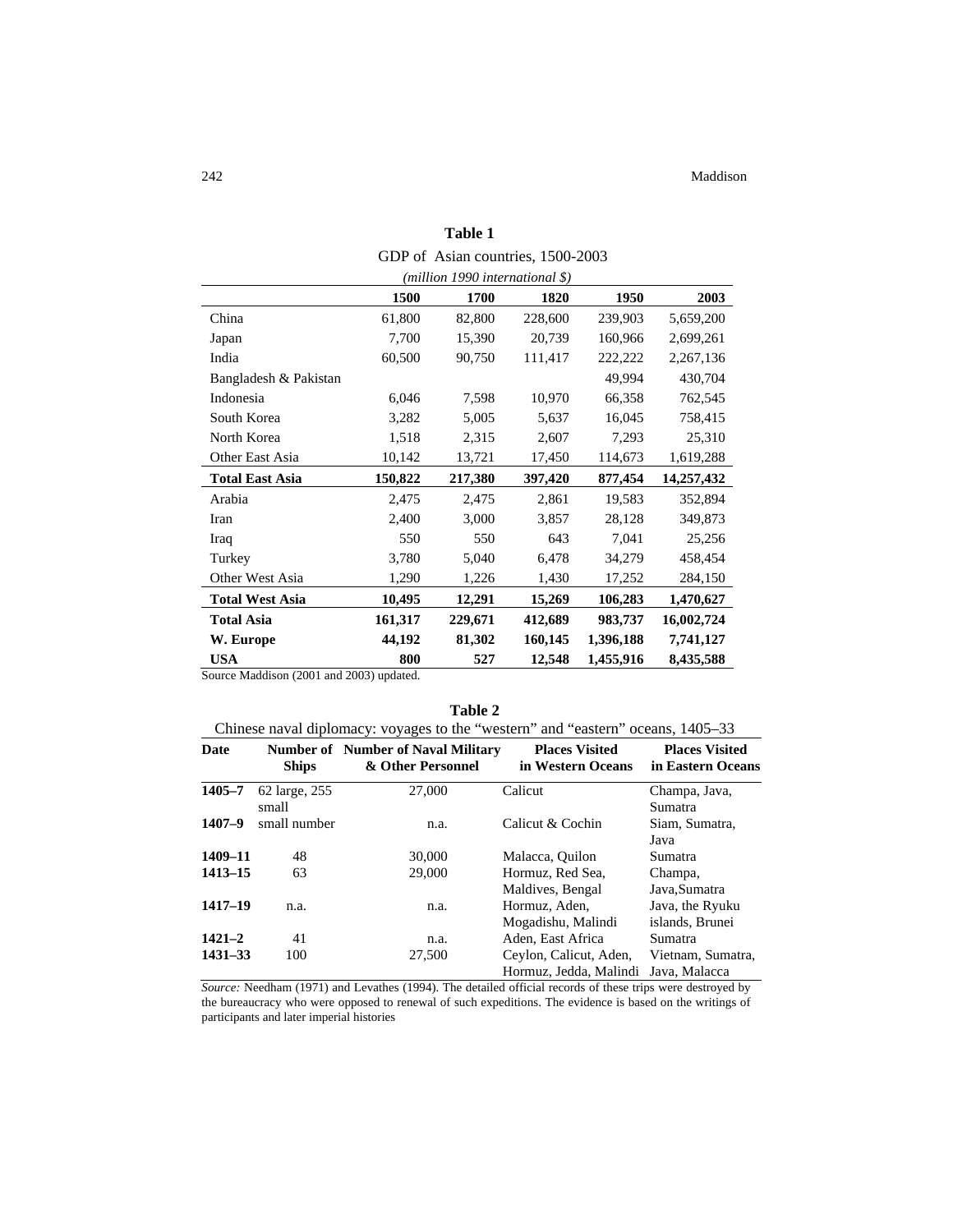who inaugurated European trade with Asia by sailing round Africa at the end of the  $15<sup>th</sup>$ century. China turned its back on the world economy earlier in the same century, when its maritime technology was superior to that of Europe. During large parts of the Ming and Ch'ing dynasties, it virtually cut itself off from foreign commerce.

The major security concern was defence against potential invasions from Mongolia or Manchuria and to guarantee the food supply to Beijing. The Grand Canal was reopened to its full length in 1415, functioning better than ever before because of new locks which made it operational on a full–time basis. Grain shipments by sea to the capital were replaced by canal barges, treasure ships disappeared, coastal defences were reduced. Most of the shipyards were closed, and naval manpower was reduced by retrenchment and desertions. The tributary arrangements for countries within the Eastern Ocean (Burma, Nepal, Siam Indochina, Korea, and the Ryukyus) continued, but the ban on private trade continued, and sea-going junks with more than two masts were prohibited. This regime sparked large scale development of illicit private trade and piracy. The main beneficiaries were Chinese and Japanese pirates, and the Portuguese who were allowed to establish a base in Macao in 1557, which they kept until 1999. In the seventeenth century the Dutch tried unsuccessfully to dislodge the Portuguese from Macao, and were expelled from Taiwan in 1661.

#### **II. CHINESE DISDAIN OF THE WEST AND ITS CONSEQUENCES**

China failed to react adequately to the Western technological challenge until the middle of the twentieth century, mainly because the ideology, mindset and education system of the bureaucracy promoted an ethnocentric outlook, indifferent to developments outside China. There were Jesuit scholars in Peking for nearly two centuries; some of them like Ricci, Schall and Verbiest had intimate contact with ruling circles, but there was little curiosity amongst the Chinese elite about intellectual or scientific development in the West. In 1792–93, Lord Macartney spent a year carting 600 cases of presents from George III. They included a planetarium, globes, mathematical instruments, chronometers, telescopes, measuring instruments, plate glass, copperware and other miscellaneous items. After he presented them to the Ch'ien–lung Emperor, the official response was: "there is nothing we lack.... We have never set much store on strange or ingenious objects, nor do we need any more of your country's manufactures". These deeply engrained mental attitudes helped prevent China from emulating the West's protocapitalist development from 1500 to 1800, and from participation in much more dynamic processes of economic growth thereafter. It did not start establishing emdassies or legations abroad until 1877.

Between 1820 and 1950, the world economy made enormous progress by any previous yardstick. World product rose eightfold, and world per capita income 2.6 fold. US per capita income rose eightfold, European income fourfold and Japanese threefold. In other Asian countries except Japan, economic progress was very modest but in China per capita product actually fell. China's share of world GDP fell from a third to one twentieth. Its real per capita income fell from 90 to 20 per cent of the world average. Most Asian countries had problems similar to those of China, i.e.indigenous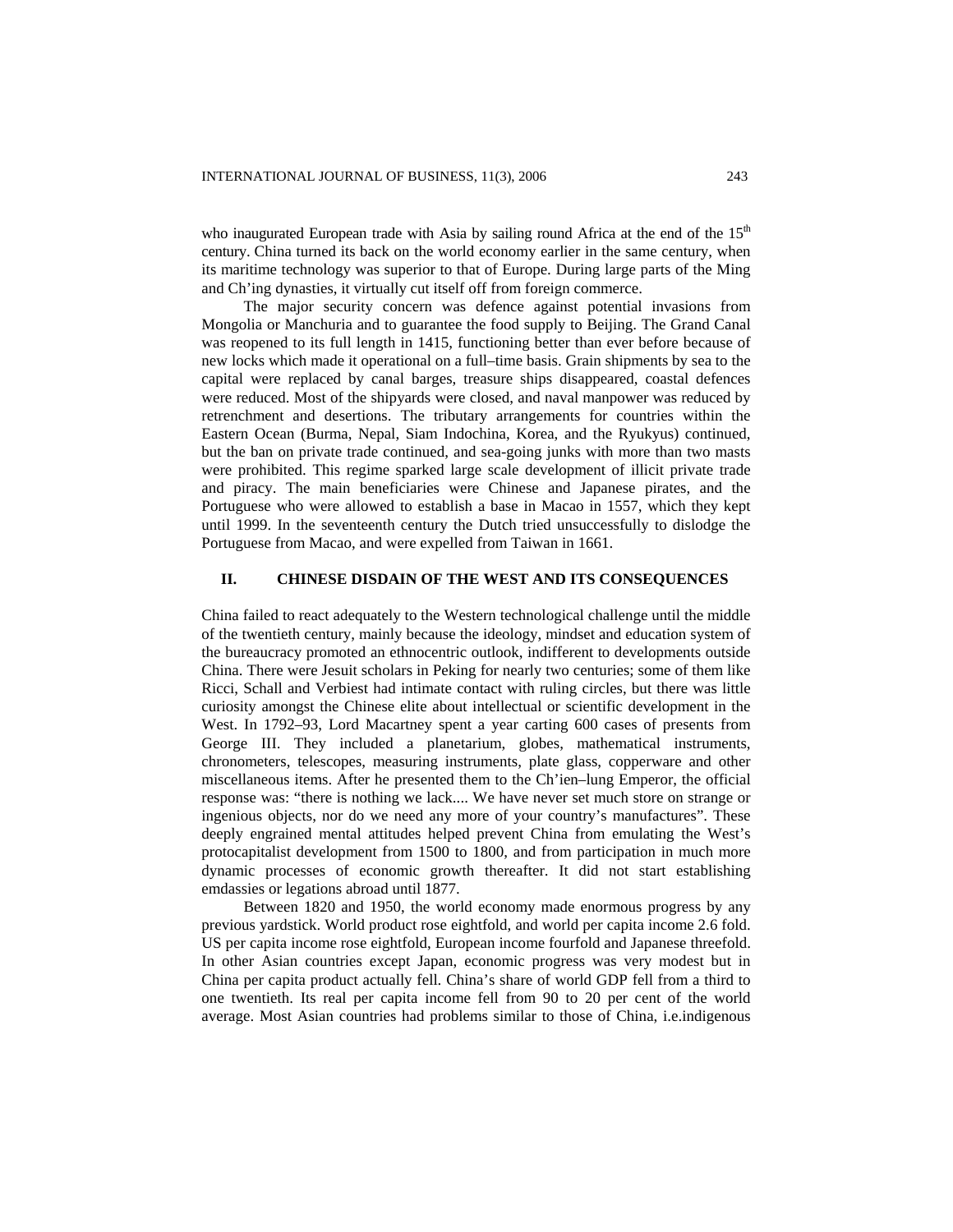institutions which hindered modernisation, and foreign colonial intrusion. But these problems were worse in China, and help to explain why its performance was exceptionally disappointing.

# **III. INTERNAL FORCES UNDERMINING THE MANCHU REGIME**

Chinese development was interrupted by internal causes and by foreign intrusion. Internal disorder took a heavy toll on population and economic welfare (see Table 3). The Taiping rebellion (1850-64) affected more than half of China's provinces and did extensive damage to its richest areas. In the five provinces most affected, population in the early 1890s was 50 million lower than it had been 70 years earlier. Parts of the same area bore the main brunt of the Yellow river floods in 1855. Due to governmental neglect of irrigation works it burst its banks and caused widespread devastation in Anhwei and Kiangsu. It had previously flowed to the sea through the lower course of the Huai river, but after 1855, it flowed from Kaifeng to the Shantung peninsula, more than 400 km north of its previous channel. There were Muslim rebellions in Shensi, Kansu and Sinkiang, where population fell due to brutal repression in the 1860s and 1870s. In the Republican era there were two decades (1927-1949) of civil war between the Kuo Ming Tang (KMT) forces of Chiang Kai Shek and the communists led by Mao Tse Tung.

| (million)                                                 |       |       |       |  |  |  |
|-----------------------------------------------------------|-------|-------|-------|--|--|--|
|                                                           | 1819  | 1893  | 1953  |  |  |  |
| Provinces most affected by Taiping rebellion <sup>a</sup> | 153.9 | 101.8 | 145.3 |  |  |  |
| Provinces affected by Muslim rebellions <sup>b</sup>      | 41.3  | 26.8  | 43.1  |  |  |  |
| Ten Other Provinces of China Proper <sup>c</sup>          | 175.6 | 240.9 | 338.6 |  |  |  |
| Three Manchurian Provinces <sup>d</sup>                   | 2.0   | 5.4   | 41.7  |  |  |  |
| Sinkiang, Mongolia, Tibet, Ningsia, Tsinghai              | 6.4   | 11.8  | 14.0  |  |  |  |
| Total                                                     | 379.4 | 386.7 | 582.7 |  |  |  |

**Table 3**  China's population by province, 1819-1953

a. Anhwei, Chekiang, Hupei, Kiangsi, Kiangsu;

b. Kansu, Shensi, Shansi;

c. Fukien, Honan, Hopei, Hunan, Kwangsi, Kwangtung, Kweichow, Shantung, Szechwan and Yunnan;

d. Heilungkiang, Kirin, Liaoning.

*Source:* Maddison (1998), p. 47.

#### **IV. THE IMPACT OF COLONIAL INTRUSIONS**

Colonial penetration began with the capture of Hong Kong by British gunboats in 1842. The immediate motive was to guarantee free access to Canton to exchange Indian opium for Chinese tea. A second Anglo-French attack in 1858-60 destroyed the summer palace of the Emperor in Peking. The subsequent treaty opened access to the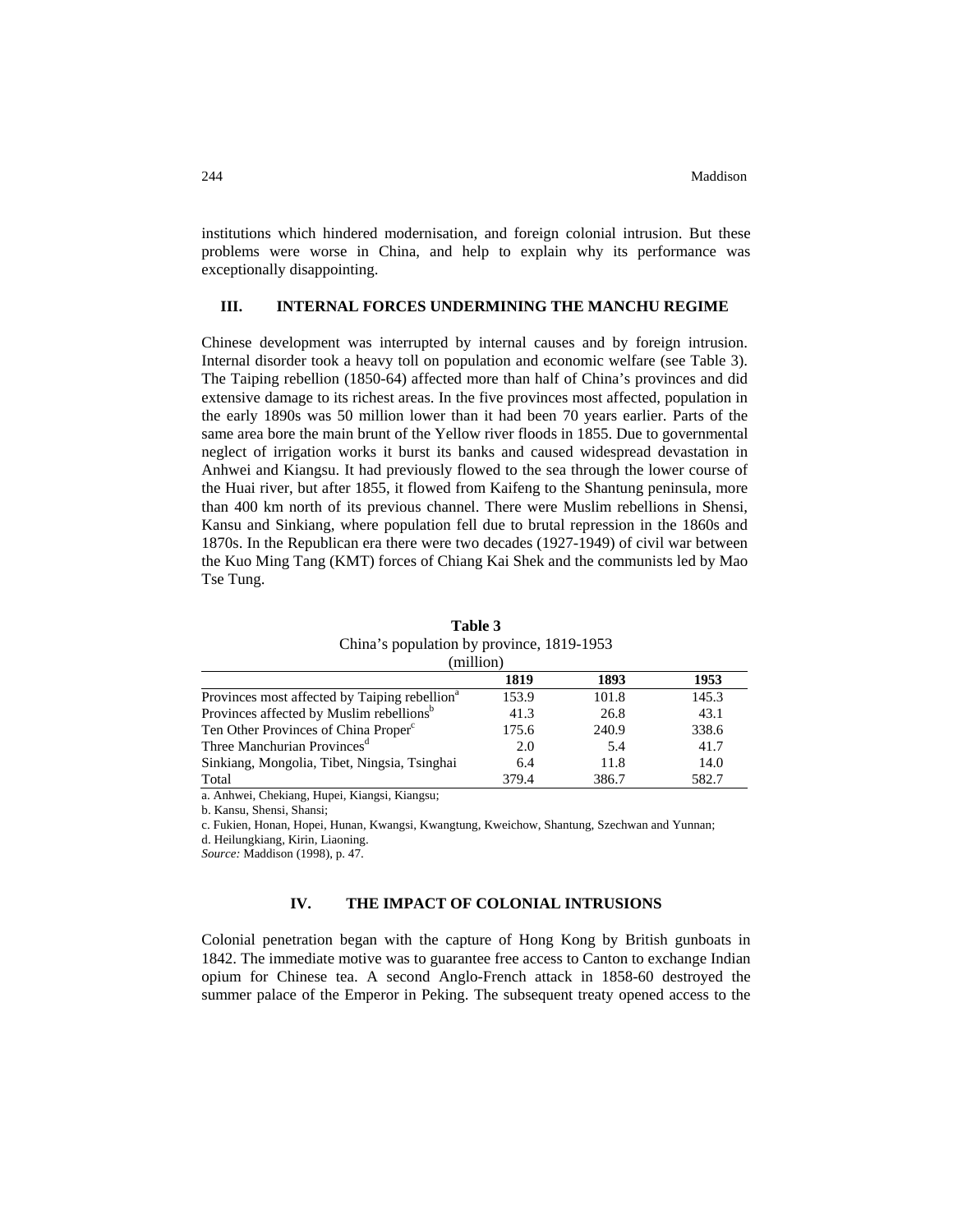interior of China via the Yangtse and the huge network of internal waterways which debouched at Shanghai.

This was the era of free trade imperialism. Western traders were individual firms, not monopoly companies. In sharp contrast to their hostile and mutually exclusive trade regimes in the merchant capitalist epoch, the British and French had made their Cobden-Chevalier Treaty to open European commerce on a most-favourednation basis. They applied the same principle in the treaties imposed on China. Hence twelve other European countries, Japan, the USA, and three Latin American countries acquired the same trading privileges before the first world war.

The treaties forced China to maintain low tariffs. They legalised the opium trade and gave foreigners extra-territorial rights and consular jurisdiction in 92 "treaty ports" opened between 1842 and 1917. Some of these "ports" were far inland, e.g. Harbin in the middle of Manchuria, and Chungking 1,400 km. up the Yangtse. There were also six territories "leased" to Britain, France, Germany, Japan and Russia. To monitor the Chinese commitment to low tariffs, a Maritime Customs Inspectorate was created (with Sir Robert Hart as Inspector General from 1861 to 1908) to collect tariff revenue for the Chinese government. A large part of this was earmarked to pay the "indemnities" which the colonialists demanded to defray the costs of their attacks on China. The treaty port system was not terminated until 1943.

In addition to these "port" arrangements, China also suffered large territorial losses and the dismantlement of its network of tributary states. In 1860, 82 million hectares of land and a huge stretch of Pacific coast were ceded to Russia, where it constructed its new port, Vladivostok. In the 1860s, the khanates of Tashkent, Bokhara, Samarkand, Khiva and Khokand became part of the Russian empire. In 1882, the Ryukus were lost to Japan. In 1885, Indochina was ceded to French suzerainty and in 1886 Burma to British. In 1895, Taiwan was lost to Japan which also got suzerainty over Korea. In 1915, Russia gained suzerainty over Outer Mongolia and Britain over Tibet. In 1931-3, Japan took over China's Manchurian provinces and Jehol to create its puppet state of Manchukuo. The Manchu reaction to these intrusions was feeble and ineffective, and serious Chinese resistance did not start until the Japanese attack in 1937.

The centre of this multilateral colonial regime was the international settlement in Shanghai. The British picked the first site in 1843 north of the "native city". The French, Germans, Italians, Japanese and Americans had neighbouring sites along the Whangpoo river opposite Pudong, with extensive grounds for company headquarters, the cricket club, country clubs, tennis clubs, swimming pools, the race course, the golf club, movie theatres, churches, schools, hotels, hospitals, cabarets, brothels, bars, consulates and police stations of the colonial powers. There were similar facilities, on a smaller scale, in Tientsin and Hankow. Most of the Chinese allowed into these segregated settlements were servants..

Foreigners were the main beneficiaries of this brand of free trade imperialism and extra-territorial privilege. The treaty ports were glittering islands of modernity, but the character of other Chinese cities did not improve, and those which had been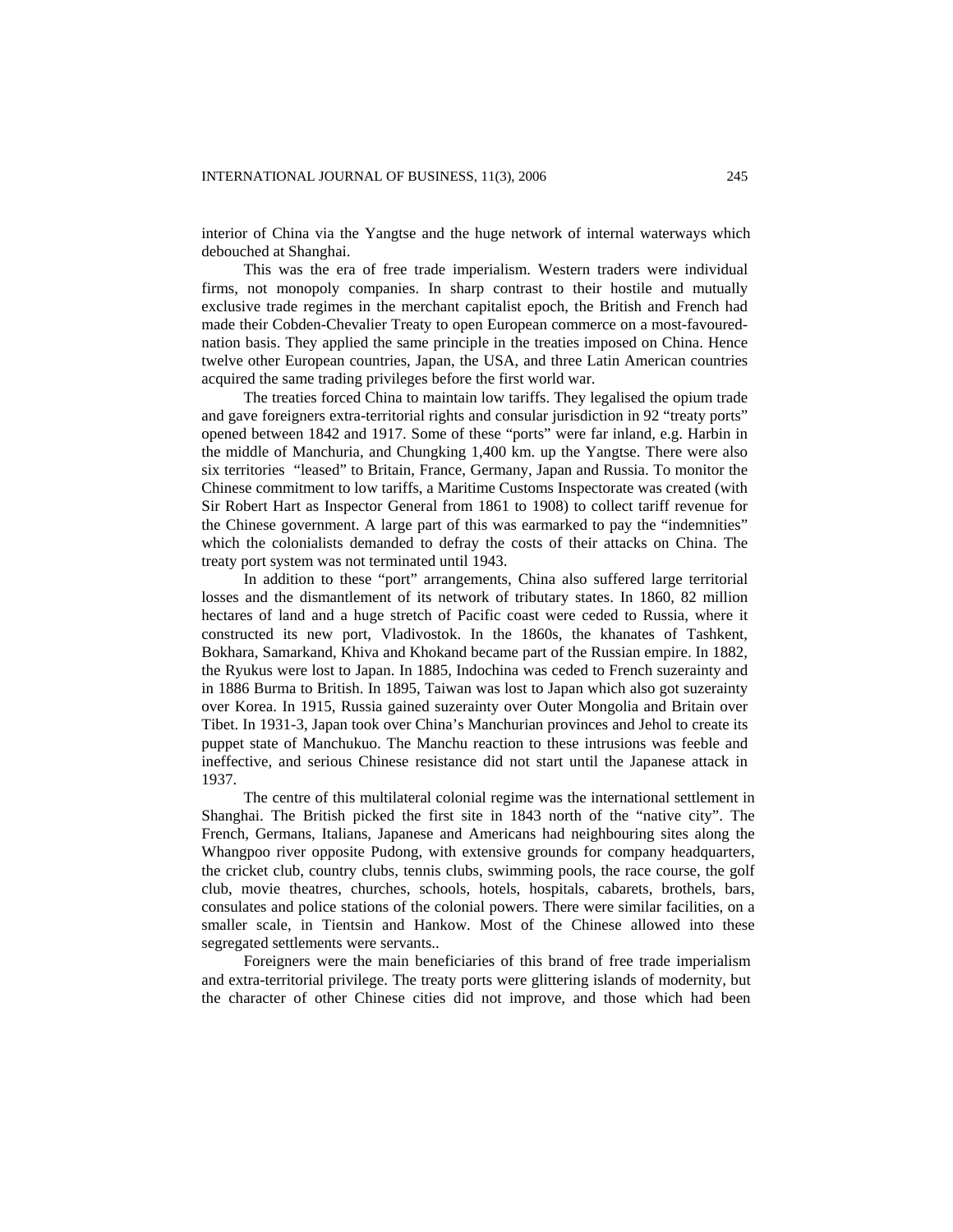damaged by the massive Taiping rebellion of 1850-64 had deteriorated. Chinese agriculture was not significantly affected by the opening of the economy.

The continued expansion in treaty port facilities and the freedom which foreigners obtained in 1895 to manufacture in China contributed substantially to the growth of the modern sector, including railways, banking, commerce, industrial production and mining. There was also an associated growth of Chinese capitalist activity, which had its origins mainly in the *compradore* middlemen in the Treaty ports. There was an inflow of capital from overseas Chinese who had emigrated in substantial numbers to other parts of Asia.

The share of exports in Chinese GDP was small (0.7 per cent of GDP in 1870, 1.2 per cent in 1913)-much smaller than in India, Indonesia and Japan. China regained its tariff autonomy in 1928 and there was some relaxation of other constraints on its sovereignty in the treaty ports. In the first half of the twentieth century, China ran a significant trade deficit, quite unlike the situation in India and Indonesia which had large surpluses. Remittance from some of the 9 million overseas Chinese to their families in China covered part of the deficit and there was a large outflow of silver in the 1930s following the US devaluation in 1932 and China's switch from a silver to a paper currency in 1935.

From the 1860s onwards, the most dynamic areas in the Chinese economy were Shanghai and Manchuria..

Shanghai rose to prominence because of its location at the mouth of a huge system of waterways. "The total of inland waterways navigable by junks in nearly all seasons was nearly 30,000 miles. To this must be added an estimated half million miles of canals or artificial waterways in the delta area. It is not surprising therefore that between 1865 and 1936, Shanghai handled 45 to 65 per cent of China's foreign trade" (Eckstein, Galenson and Liu (1968), pp.60–61). It was already an important coastal port in the Ch'ing dynasty with a population of 230,000 in the 1840s. By 1938 this had risen to 3.6 million and Shanghai was the biggest city in China. It now has a population of 16 million.

Manchuria had been closed to ethnic Chinese settlement by the Manchu dynasty until 1860. They became interested in promoting Han Chinese settlement after they had been forced to cede the very thinly settled territory north of the Amur river to Russia. Between 1860 and 1930 its population grew tenfold (from 3.3 to 31.3 million) and there was substantial Russian investment in railways. Manchuria slipped from Chinese control after the Ch'ing regime collapsed in 1911. In the 1920's it was ruled by the warlord Chang Tso-lin, a Japanese crony. After his assassination, Japan's Kwantung army captured the Manchurian capital at Mukden, and extended their control to the whole of Manchuria. In 1932 Japan set up a puppet state in Manchuria, adding the Inner Mongolian province of Jehol in 1933. In 1934 the former Chinese emperor, Pu-yi was installed as emperor of Manchukuo, but the real power was exercised by the commander of the Japanese Kwantung army (300,000 strong). The Chinese government persuaded the League of Nations to condemn this action. Japan left the League, but no sanctions were imposed. In 1935, the USSR (which since 1916 had an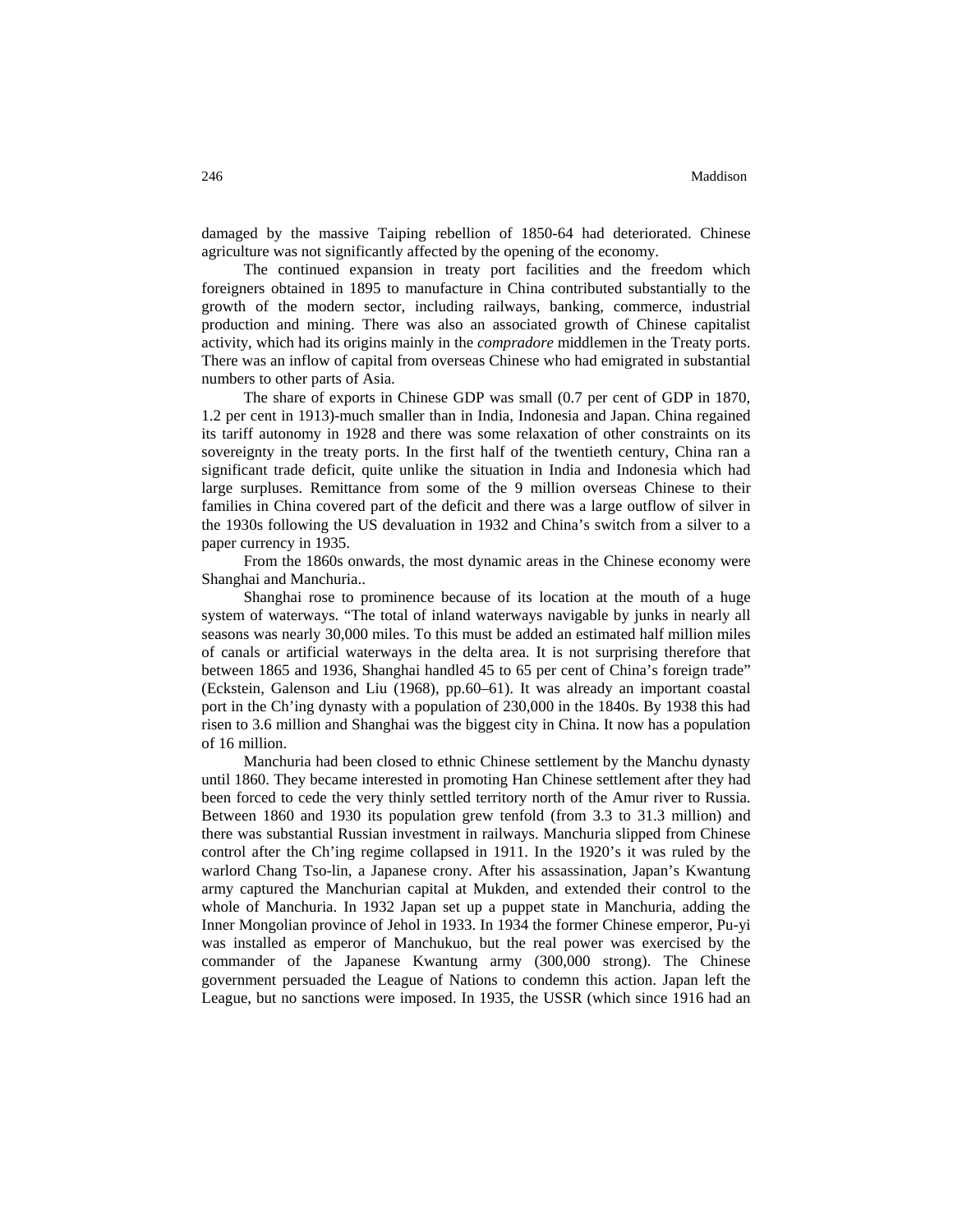alternative rail link to Vladivostok north of the Amur river) sold its Chinese Eastern Railway to Japan, and moved out of Manchukuo.

Japan made major investments in Manchurian coal, metalliferous mining and manufacturing in the 1930s. Value added in modern manufacturing more than quadrupled between 1929 and 1941: in mining it trebled. By 1945, Manchuria was producing about half of modern manufacturing in China. GDP growth averaged 4.1 per cent a year from 1924 to 1941. Agriculture, forestry and fishery represented only about a third of Manchurian GDP. In 1945 there were more than a million Japanese civilians in Manchukuo.

#### **V. ECONOMIC PERFORMANCE IN THE MAOIST PERIOD, 1949-78**

The establishment of the People's Republic marked a sharp change in China's political elite and mode of governance. The degree of central control was much greater than under the Ch'ing dynasty or the KMT. It reached to the lowest levels of government, to the workplace, to farms, and to households. The party was highly disciplined and maintained detailed oversight of the regular bureaucratic apparatus. The military were tightly integrated into the system. Propaganda for government policy and ideology was diffused through mass movements under party control. Landlords, national and foreign capitalist interests were eliminated by expropriation of private property. China became a command economy on the Soviet pattern. After a century of surrender or submission to foreign incursions and aggression, the new regime was a ferocious and successful defender of China's national integrity, willing to operate with minimal links to the world economy. For most of the Maoist period there was little contact with the outside world. From 1952 to 1973 the United States applied a comprehensive embargo on trade, travel and financial transactions, and from 1960 onwards the USSR did the same.

In the Maoist era, these political changes had substantial costs which reduced the returns on China's development effort. Its version of communism involved risky experimentation on a grand scale. Self–inflicted wounds brought the economic and political system close to collapse during the Great Leap Forward (1958–60), and again in the Cultural Revolution (1966–76) when education and the political system were deeply shaken. Allocation of resources was extremely inefficient. China grew more slowly than other communist economies and somewhat less than the world average. Nevertheless, economic performance was a great improvement over the past. GDP trebled, per capita real product rose by more than 80 per cent and labour productivity by 60 per cent from 1952 to 1978. The economic structure was transformed. In 1952, industry's share of GDP was one sixth of that in agriculture. By 1978, it was bigger than the agricultural. China achieved this in spite of its political and economic isolation, hostile relations with both the United States and the Soviet Union, and wars with South Korea and India.

## **VI. THE REFORM PERIOD SINCE 1978**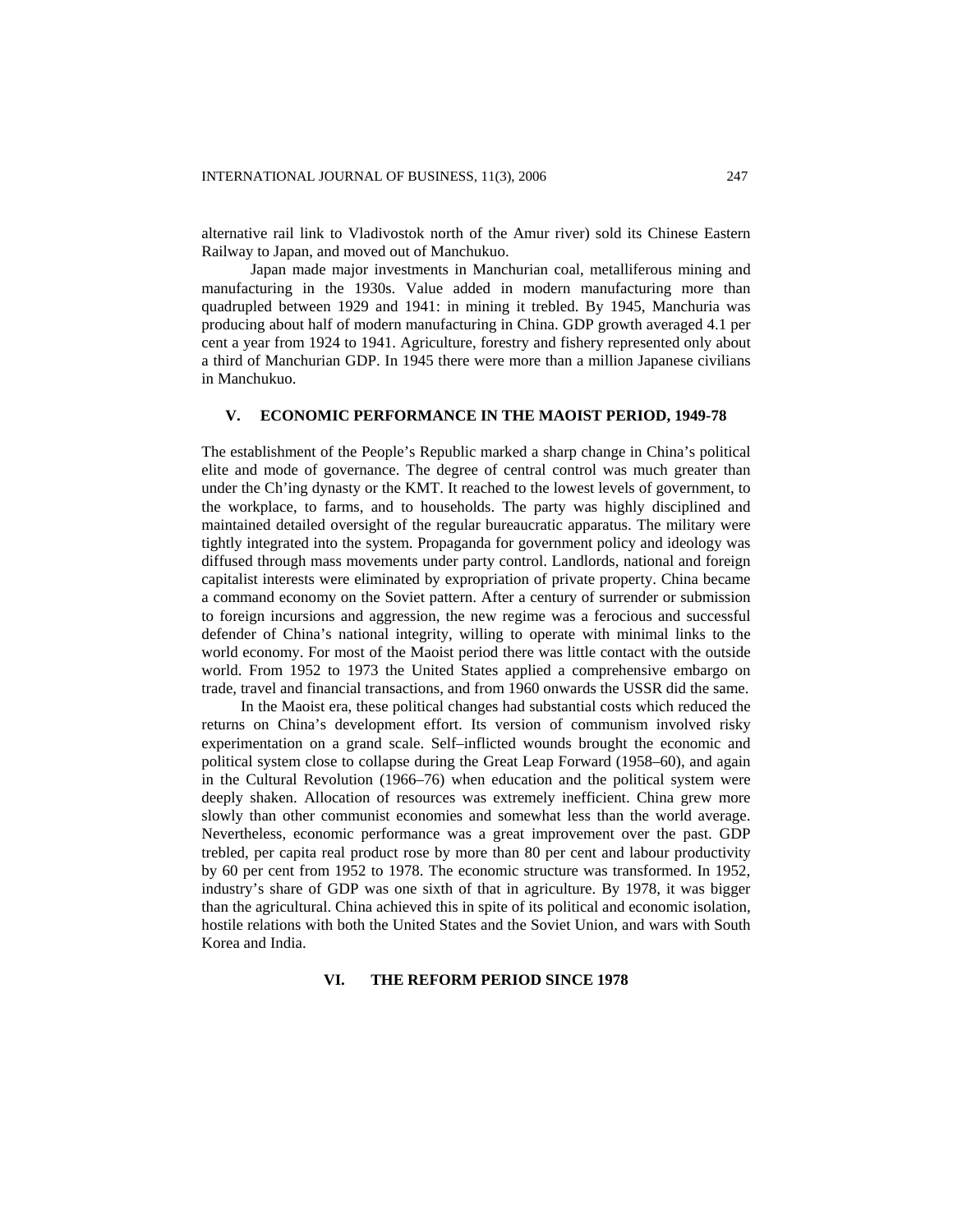After 1978, there was a major political shift to pragmatic reformism which relaxed central political control and modified the economic system profoundly. These changes brought a more stable path of development and a great acceleration of economic growth. The only country in Asia which did better was South Korea. The growth acceleration was mainly due to increased efficiency. Collective agriculture was abandoned and production decisions reverted to individual peasant households. Small scale industrial and service activities were freed from government controls and their performance greatly outpaced that of the state sector. Exposure to foreign trade and investment were greatly enhanced. This strengthened market forces and introduced consumers to a wide variety of new goods.

The new Chinese policies were indigenously generated and quite out of keeping with the prescriptions for "transition" which were proffered and pursued by the USSR. The contrast between Chinese and Soviet performance in the reform period is particularly striking. As China prospered, the Soviet economy collapsed and the USSR disintegrated. Its per capita GDP is still lower than its 1989 peak. In 1978 Chinese per capita income was 15 per cent of that of the former Soviet Union. In 2003 it was 75 per cent of its level.

The reform period was one of much reduced international tension. China's geopolitical standing, stature and leverage were greatly increased. China became the world's second largest economy, overtaking Japan by a respectable margin and the former USSR by a very large margin. China took back Hong Kong and Macao peacefully, and inaugurated a "two systems" policy designed to attract Taiwan back into the national fold.

The rigid monopoly of foreign trade and the policy of autarkic self–reliance were abandoned after 1978. Foreign trade decisions were decentralised. The yuan was devalued and China became highly competitive. Special enterprise zones were created as free trade areas. In response to the greater role for market forces, competition emerged, resource allocation improved, and consumer satisfaction increased. There was a massive increase in interaction with the world economy through trade, inflows of direct investment, and a very large increase in opportunities for study and travel abroad, and for foreigners to visit China. The stock of foreign direct investment in 1998 was bigger than that of any other country except the USA and UK. At the same time, China has been prudent in retaining control over the more volatile types of international capital movement. Although it had to wait 15 years to be admitted to the World Trade Organisation, it is now the world's third largest exporter.

### **VI. THE OUTLOOK**

China still has important problems to solve. The degree of regional inequality is very large, with average household income nearly eight times as high in Shanghai as in Guizhou, the poorest province. The big rural-urban differentials in income, education, health and employment opportunity are major cause of discontent.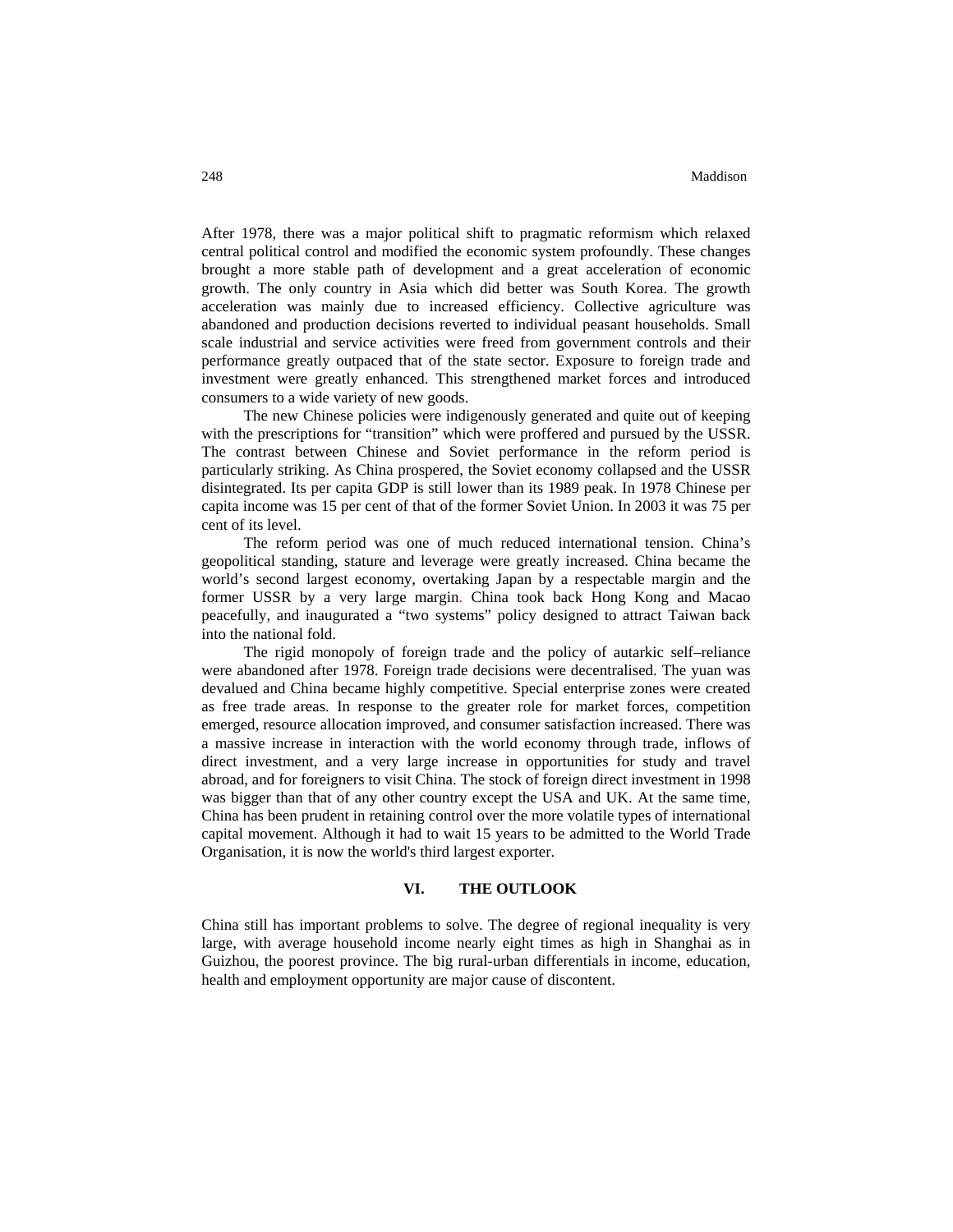**Box 1**  China's emergence from international isolation, 1949–2001 1949 Oct People's Republic of China created. Diplomatic recognition by Burma, India and communist countries in 1949, by Afghanistan, Denmark, Finland, Israel, Norway, Pakistan, and the United Kingdom in 1950. 1950 Feb USSR agreed to provide financial and technical assistance-eventually \$1.4 billion in loans and 10,000 technicians. China acknowledged the independence of Outer Mongolia, agreed to joint Soviet–Chinese operation of Manchurian railways, Soviet military bases in Port Arthur and Dairen, and Soviet mining enterprises in Sinkiang. 1950 June 25 North Korea invaded South, penetrating deeply to Pusan. 1950 June 27 US changed its neutral line on Taiwan, sent in 7th Fleet. 1950 Oct China sent "volunteers" (eventually 700,000) to N. Korea to push back UN forces advancing towards the Chinese border on Yalu River. 1950–l China took back Tibet. 1953 July Korean armistice. 1954 India ceded former British extraterritorial claims to Tibet. 1958 China menaced Taiwan in Quemoy and Matsu incidents. Khrushchev retracted offer of atomic aid. 1959 Revolt in Tibet, Delai Lama fled to India. 1960 USSR withdrew Soviet experts, abandoned unfinished projects. 1962 Border clash with India over Aksai–chin road from Sinkiang to Tibet. 1964 First Chinese atom bomb test, 1969 first hydrogen bomb test. 1963–69 Border clashes with USSR in Manchuria. China questioned legitimacy of Soviet/Chinese boundaries in Manchuria and Sinkiang. 1971 April US lifted trade embargo on China. 1971 Oct China entered the United Nations, Taiwan ousted. 1972 Feb President Nixon visited China. 1972 Sep Visit of Prime Minister Tanaka normalised diplomatic relations with Japan. 1973 US and China established *de facto* diplomatic relations. 1978 Dec US established formal diplomatic relations, derecognised Taiwan. 1979 Feb– Mar Border war with Vietnam after expulsion of ethnic Chinese and Vietnamese destruction of Khmer Rouge regime in Cambodia. 1980 China became a member of the World Bank and IMF, 1986 entered Asian Development Bank. 1997 Hong Kong restored to China; 1999, Macao restored to China 2001 China admitted to the World Trade Organisation *Source: Cambridge History of China,* Vols. 14 and 15.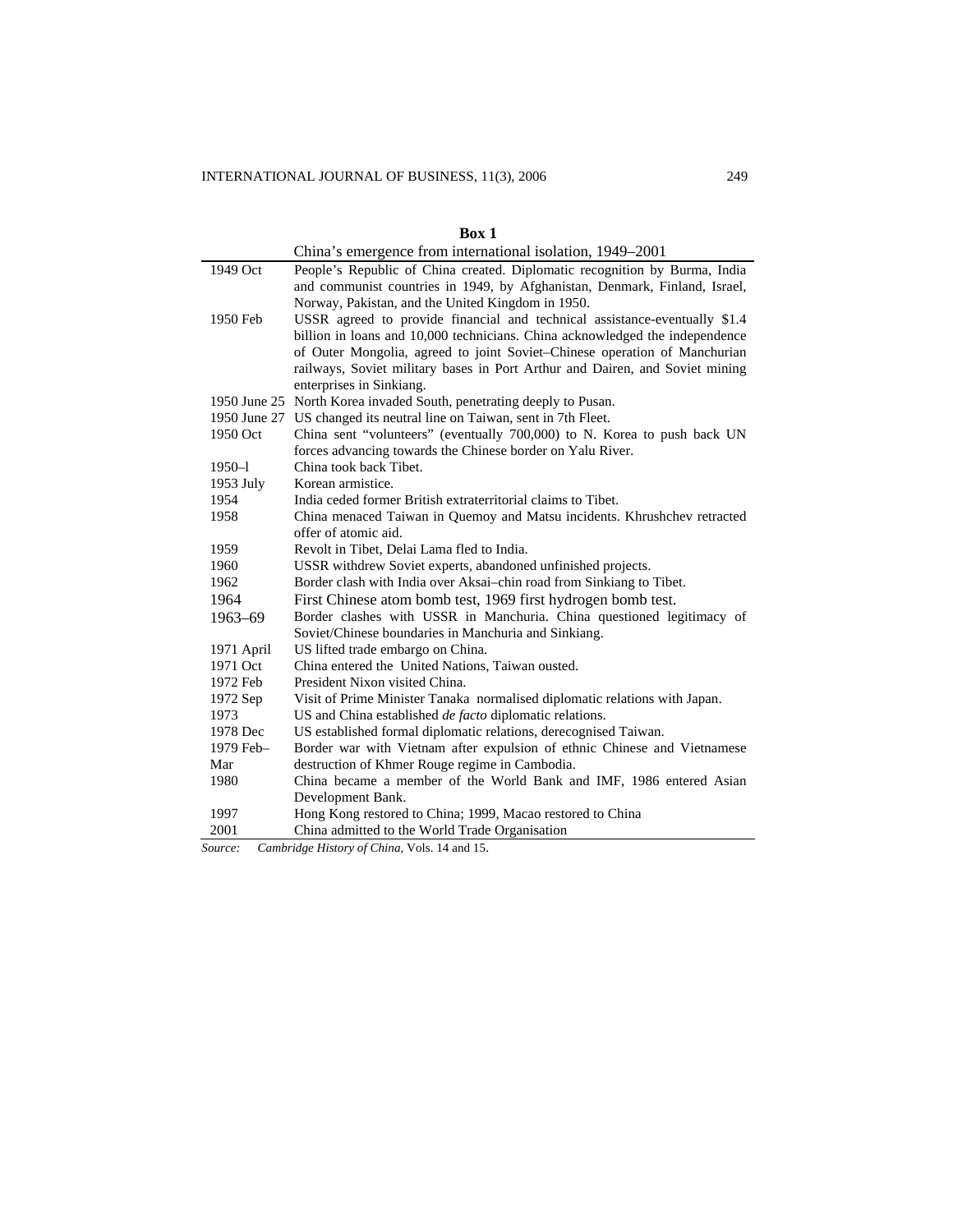|             |        |         | million 1990) | dollars) |         |           |
|-------------|--------|---------|---------------|----------|---------|-----------|
|             | 1870   | 1913    | 1929          | 1950     | 1973    | 2003      |
| Japan       | 51     | 1,684   | 4,343         | 3,538    | 95,105  | 402,861   |
| China       | 1,398  | 4,197   | 6,262         | 6,339    | 11,679  | 453,734   |
| India       | 3,466  | 9,480   | 8,209         | 5,489    | 9,679   | 86,097    |
| Indonesia   | 172    | 989     | 2,609         | 2,254    | 9,605   | 70,320    |
| S. Korea    | 6      | 171     | 1,292         | 112      | 7,894   | 299,578   |
| Philippines | 55     | 180     | 678           | 697      | 2,608   | 27,892    |
| Taiwan      | 7      | 70      | 261           | 180      | 5,761   | 134,884   |
| Thailand    | 88     | 495     | 640           | 1,148    | 3,081   | 72,233    |
| Total       | 5,243  | 17,266  | 24,294        | 19,757   | 145,412 | 1,547,589 |
| France      | 3,512  | 11,292  | 16,600        | 16,848   | 104,161 | 404,077   |
| Germany     | 6,761  | 38,200  | 35,068        | 13,179   | 194,171 | 785,035   |
| UK          | 12,237 | 39,348  | 31,990        | 39,348   | 94,670  | 321,021   |
| USA         | 2,495  | 19,196  | 30,368        | 43,114   | 174,548 | 801,784   |
| Total       | 25,005 | 108,036 | 114,026       | 112,489  | 567,550 | 2,311,917 |

| Table 4                                                                      |
|------------------------------------------------------------------------------|
| Value of asian and western merchandise exports at constant prices, 1870-2003 |
| $(m112cm 1000 dg11cm)$                                                       |

Source: Maddison (2001), p. 361 for 1870-1973, Japan and western countries updated from OECD *Economic Outlook* (2002) to 2001, thereafter from IMF, *International Financial Statistics*, other Asian countries from ADB, *Key Indicators* (2005). Taiwan 1870-1913 from Ho (1978), pp. 379-380; Korea 1900-1913 from Maddison (1989), p. 140, 1870-1900 volume movement assumed to be the same as for Japan.Hong Kong exports in 1990 dollars were \$240,813 million in 2003, and \$10,379 million in 1973.

| (annual average compound growth rate) |                |         |           |                      |         |           |  |  |
|---------------------------------------|----------------|---------|-----------|----------------------|---------|-----------|--|--|
|                                       | Per Capita GDP |         |           | <b>Export Volume</b> |         |           |  |  |
|                                       | 1950-73        | 1973-90 | 1990-2003 | 1950-73              | 1973-90 | 1990-2003 |  |  |
| Japan                                 | 8.1            | 3.0     | 0.9       | 15.3                 | 6.7     | 2.6       |  |  |
| <b>China</b>                          | 2.9            | 4.8     | 6.8       | 2.7                  | 10.3    | 16.5      |  |  |
| India                                 | 1.4            | 2.6     | 3.9       | 2.5                  | 3.7     | 12.8      |  |  |
| Indonesia                             | 2.6            | 3.1     | 2.6       | 6.5                  | 6.0     | 8.1       |  |  |
| S. Korea                              | 5.8            | 6.8     | 4.7       | 20.3                 | 13.2    | 12.5      |  |  |
| Philippines                           | 2.7            | 0.7     | 1.0       | 5.9                  | 6.9     | 10.0      |  |  |
| Thailand                              | 3.7            | 5.5     | 3.4       | 4.9                  | 11.5    | 5.5       |  |  |
| Taiwan                                | 6.7            | 5.3     | 4.3       | 16.3                 | 12.6    | 9.2       |  |  |
| Hong Kong                             | 5.2            | 5.5     | 2.1       | 0.6                  | 5.5     | 2.1       |  |  |
| France                                | 4.0            | 1.9     | 1.3       | 8.2                  | 4.2     | 5.2       |  |  |
| Germany                               | 5.0            | 1.7     | 1.2       | 12.4                 | 4.5     | 5.1       |  |  |
| <b>UK</b>                             | 2.4            | 1.9     | 2.0       | 3.9                  | 4.0     | 4.3       |  |  |
| <b>USA</b>                            | 2.5            | 2.0     | 1.7       | 6.3                  | 4.9     | 5.6       |  |  |

#### **Table 5**

# Comparative dynamics of income and export performance, 1950-2003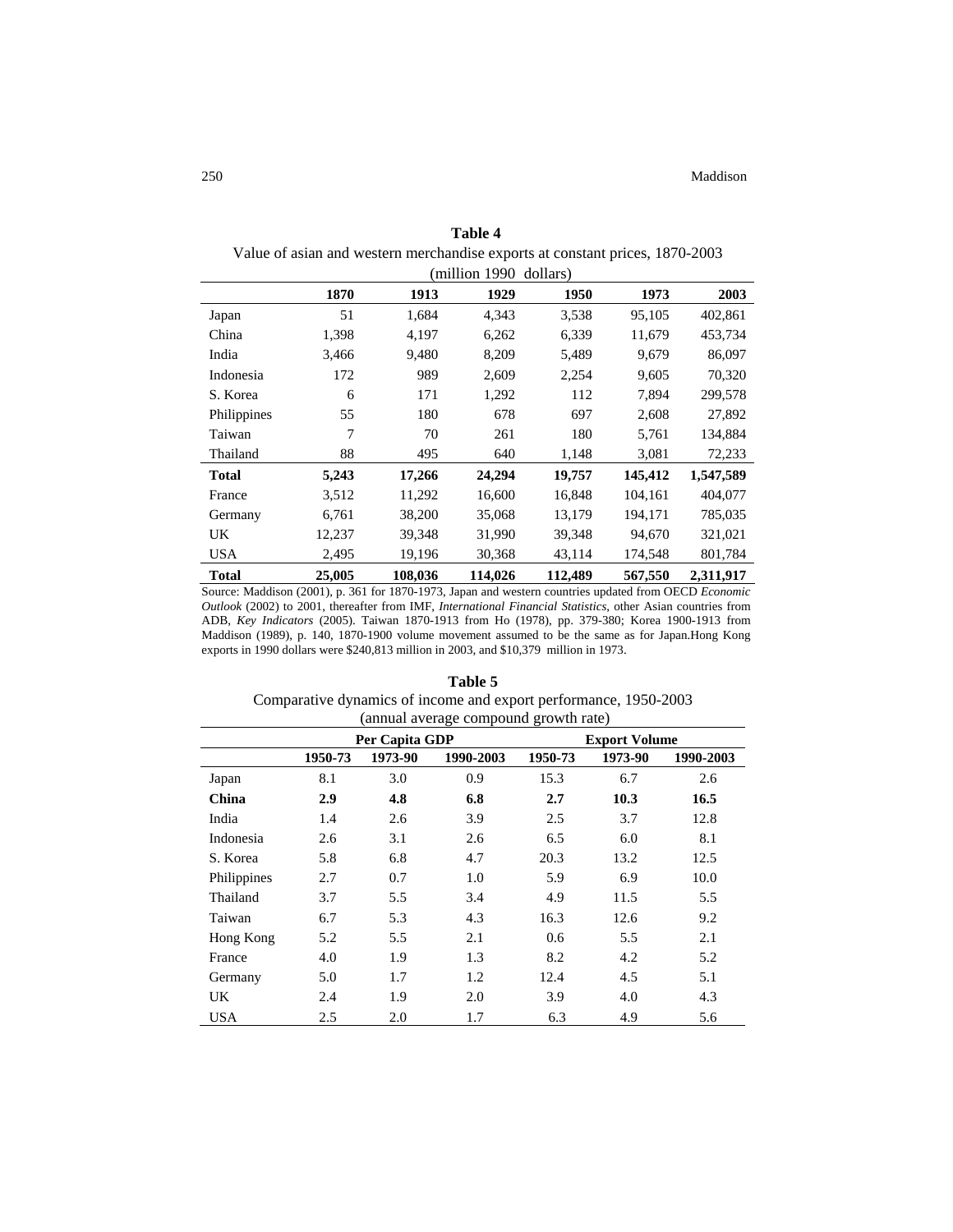There are still large state industrial enterprises which are a hangover from the Maoist period. Most of them make substantial losses. They are kept in operation by government subsidy and default on loans which the state banks are constrained to give them, though their relative importance has declined significantly. In 1996, the state industrial sector employed 43 million people; by 2001 this had fallen to 18 million.

Another major (and related) problem is the large volume of non–performing loans in the banking sector which is largely controlled by the state. The importance of non–performing loans is smaller than in Japan, but the state does not make efficient allocation of the large funds which it captures from savers.

However, it is difficult to be pessimistic about the prospects for an economy which has shown such dynamism in the last quarter century and where foreign investment and foreign trade have done so much to improve efficiency in resource allocation. China is still a low- income, low-productivity country by international standards and there are opportunities for rapid catch-up in this situation which are not open to more advanced economies operating nearer to the frontier of technology. Follower countries can draw upon the lead countries' fund of technology by building up their stock of human and physical capital, opening their economies to international trade and developing institutions which nurture absorptive capacity and political stability as Japan did between 1868 and the 1970s. When the catch-up countries draw closer to the lead countries their growth rate is likely to decelerate.

Table 6 provides a perspective on China's future role in the world economy and its growth prospects over the next quarter century compared with other major economies. For population, I used the projections of the United Nations Population Division. For per capita growth, I assume a sizeable slowdown from China's recent growth rate-from 6.8 to 4.5 per cent a year from 2003 to 2030 (see Figure 1). Some slowdown is warranted for several reasons. In the reform period, changes in age structure made it possible to raise the activity rate to a degree that cannot be repeated. Because of the low starting point, the average educational level of the labour force was multiplied by a factor of five from 1952 to 1995. China has suffered environmental deterioration in its push for rapid growth. In future it will have to devote greater resources to mitigate this damage. There has been a relative decline of income in rural areas and a neglect of rural educational and health facilities. Bigger resources will be needed to compensate for this. Some slowdown can also be expected as the average technological level gets closer to the frontier in the advanced countries. Technical advance will be more costly as imitation is replaced by innovation. However, it seems highly likely that China will again become the world's biggest economy (see Figure 2). The average per capita level will still be a good deal lower than in the USA, western Europe and Japan, but it would be well above the world average.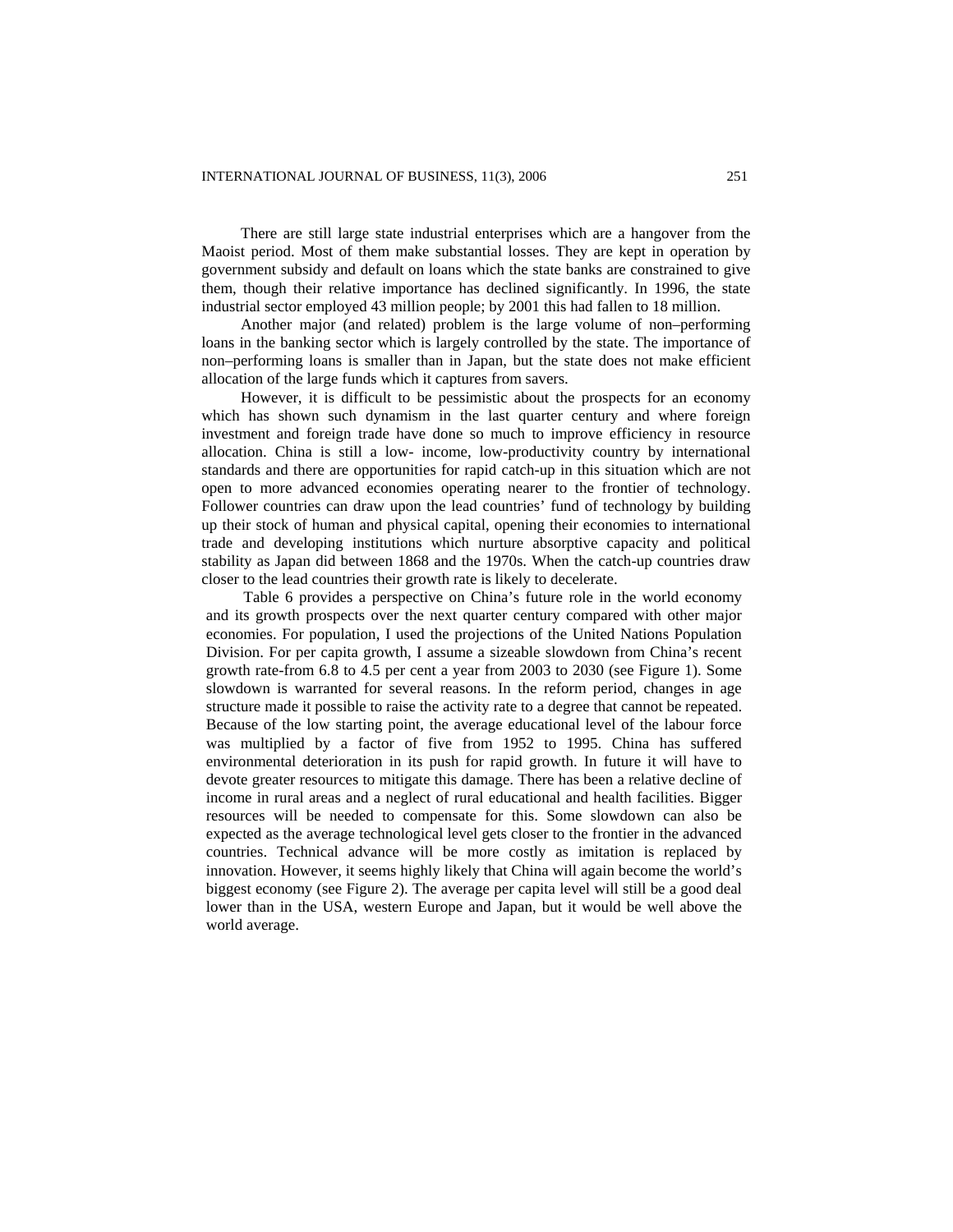| China in the world economy, 1300-2030 AD |          |         |         |          |            |          |                   |  |
|------------------------------------------|----------|---------|---------|----------|------------|----------|-------------------|--|
|                                          | China    | Japan   | India   | W Eur    | <b>USA</b> |          | World China/World |  |
| <b>Population (million)</b>              |          |         |         |          |            |          |                   |  |
| 1300                                     | 100.0    | 10.5    | 88.0    | 58.4     | 1.7        | 360.0    | 0.28              |  |
| 1500                                     | 103.0    | 15.4    | 110.0   | 57.3     | 2.0        | 438.4    | 0.23              |  |
| 1820                                     | 381.0    | 31.0    | 209.0   | 133.0    | 10.0       | 1,041.8  | 0.37              |  |
| 1913                                     | 437.1    | 51.7    | 303.7   | 261.0    | 97.6       | 1,791.1  | 0.24              |  |
| 1950                                     | 546.8    | 83.8    | 359.0   | 304.9    | 152.3      | 2,524.3  | 0.22              |  |
| 1973                                     | 881.9    | 108.7   | 580.0   | 358.8    | 211.9      | 3,916.5  | 0.23              |  |
| 2003                                     | 1,288.4  | 127.2   | 1,049.7 | 394.4    | 290.3      | 6,280.0  | 0.21              |  |
| 2030                                     | 1,485.0  | 121.0   | 1,409.0 | 380.0    | 358.0      | 8,270.0  | 0.18              |  |
| Per Capita GDP (1990 int.\$)             |          |         |         |          |            |          |                   |  |
| 1300                                     | 600      | 475     | 500     | 593      | 400        | 530      | 1.13              |  |
| 1500                                     | 600      | 500     | 550     | 771      | 400        | 566      | 1.06              |  |
| 1820                                     | 600      | 669     | 533     | 1,204    | 1,257      | 667      | 0.90              |  |
| 1913                                     | 552      | 1,387   | 673     | 3,458    | 5,301      | 1,525    | 0.36              |  |
| 1950                                     | 439      | 1,921   | 619     | 4,579    | 9,561      | 2,111    | 0.21              |  |
| 1973                                     | 839      | 11,434  | 852     | 11,416   | 16,689     | 4,091    | 0.21              |  |
| 2003                                     | 4,392    | 21,218  | 2,160   | 19,638   | 29,054     | 6,453    | 0.68              |  |
| 2030                                     | 14,415   | 28,599  | 6,228   | 30,146   | 44,600     | 11,413   | 1.26              |  |
| GDP (billion 1990 int \$)                |          |         |         |          |            |          |                   |  |
| 1300                                     | 60.0     | 5.0     | 44.0    | 34.6     | 0.7        | 190.0    | 0.32              |  |
| 1500                                     | 61.8     | 7.7     | 60.5    | 44.2     | 0.8        | 248.3    | 0.25              |  |
| 1820                                     | 228.6    | 20.7    | 111.4   | 160.1    | 12.5       | 695.3    | 0.33              |  |
| 1913                                     | 241.3    | 71.7    | 204.2   | 902.3    | 517.4      | 2,732.0  | 0.09              |  |
| 1950                                     | 239.9    | 161.0   | 222.2   | 1,396.2  | 1,455.9    | 5,330.0  | 0.05              |  |
| 1973                                     | 740.0    | 1,242.9 | 494.8   | 4,096.5  | 3,536.6    | 16,023.5 | 0.05              |  |
| 2003                                     | 5,659.2  | 2,699.0 | 2,267.1 | 7,745.4  | 8,435.6    | 40,525.3 | 0.14              |  |
| 2030                                     | 21,406.0 | 3,460.0 | 8,775.5 | 11,455.0 | 15,967.0   | 94,382.0 | 0.23              |  |

**Table 6** 

Source: 1300-2003 from Maddison (2003), updated. Population projections to 2030 derived from medium variant of UN Population Division, *World Population Prospects, 2000 Revision,* UN, New York, 2001. Per capita projections for different parts of the world economy are a revised version of a paper in [www.ggdc.net/Maddison/,](http://www.eco.rug.nl/Maddison/) "*Evidence to House of Lords Committee on Economic Affairs*". They are not the result of an econometric exercise, but are based on an analysis of changes in the momentum of growth in different parts of the world economy, and the likelihood of their continuation or change, see Maddison (2002), "The West and the Rest in the International Economic Order" in *Development is Back*, OECD, Paris.The above estimates of GDP levels are adjusted to reflect purchasing power parities in the benchmark year 1990 (see Maddison 1998, pp.149-166). In China the purchasing power of the yuan is much higher than the exchange rate. There is often significant error in comparative economic analysis because ignorance of the pitfalls of exchange rate conversion, leads to serious understatement of the level of Chinese GDP. This is true in journalism, political discourse and amongst some economists. Thus newspapers frequently refer to Japan as the world's second largest economy, though its GDP is only half the size of the Chinese.It should also be noted that official Chinese statistics exaggerate its rate of GDP growth for reasons explained in Maddison (1998), which contains a detailed re-estimation of performance up to 1995. For 1995-2003, I made the same type of downward adjustment to the official estimates of growth in real value added in industry and non-productive services.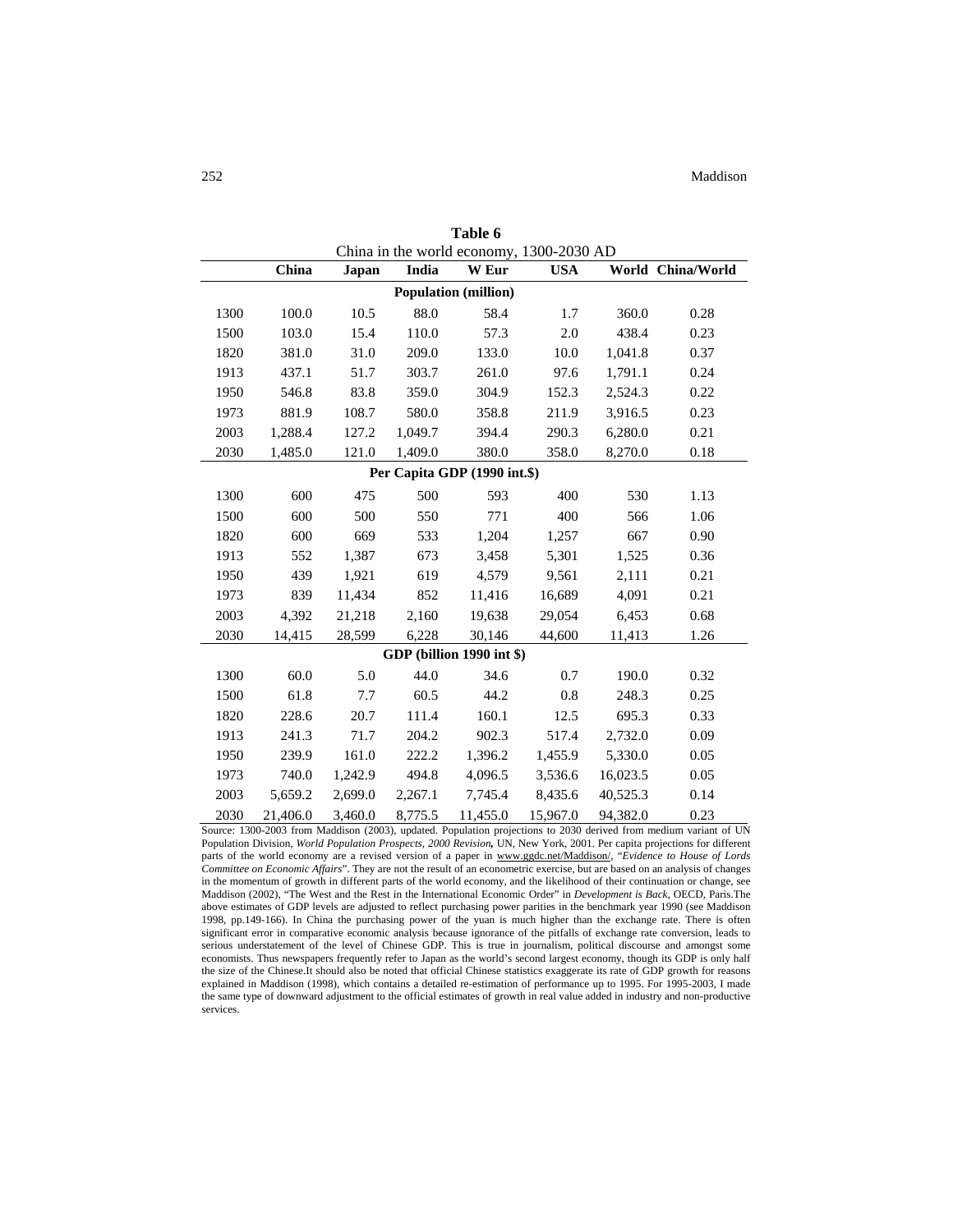